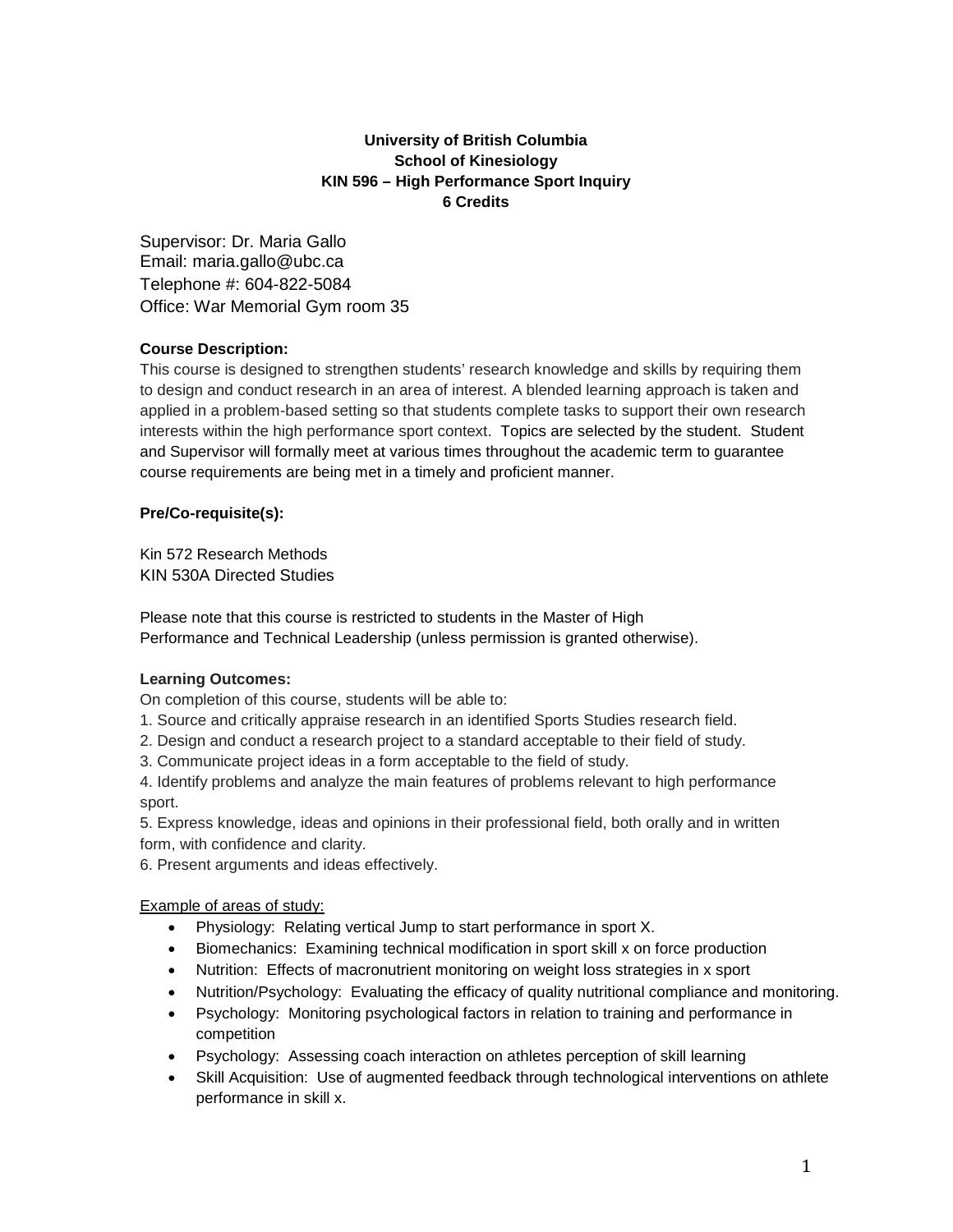- Coaching effectiveness: Assessing coaching competency to creating greater coach selfregulation
- Talent Identification: Retrospective analysis high performance athlete milestones on development of sport specific expertise.
- Economics: Coaching sustainability an analysis of high performance employment and retention in sport

### **Course Format**

This course is designed to investigate a specific intervention or study relevant to the High Performance sport context. This course is built upon KIN 572 research methods and KIN 530 Directed Studies and will apply a research study, design and implementation in chosen topic area. Orientation to the course will occur during the UBC High Performance Coaching and Technical Leadership residential week. The table below provides a suggested timeline for the course, but will be dependent on things like ethics approval prior to research being conducted.

Alternatively the if the HPCTL masters is spread over two or three years, KIN596 could be started in the final year.

| Time frame    | Content/Material                                               |
|---------------|----------------------------------------------------------------|
| Aug - Sept    | Orientation and identification of topic -                      |
|               | UBC residential week.                                          |
| Sept          | Research question development                                  |
| Sept – Nov    | Proposal started (Literature Review KIN 530)                   |
|               | Register with RISE - Researcher Information Services) complete |
|               | TCPS2 Tutorial (KIN 572 Research Method)                       |
| Dec - April   | Complete research proposal                                     |
|               | <b>Acquire Ethical Approval</b>                                |
|               | <b>Collect Data</b>                                            |
| April – June  | <b>Collect Data</b>                                            |
|               | Analyze and Interpret data                                     |
|               | Write-up and submit paper                                      |
| July - August | Final Oral presentation                                        |

#### **Scope and Schedule:**

### **Evaluation:**

#### **Participation and Efficiency - 10%**

Students will receive marks for being proactive in the development of their research question(s), study design and project execution. Numerous touch points are strongly encouraged throughout the year to guarantee meeting deadlines for this is a self-directed course.

Credit will be given for leadership, critical contribution, interpersonal skills, support activities, punctual attendance, on-time completion of class activities, positive attitude and effort according to the following schedule.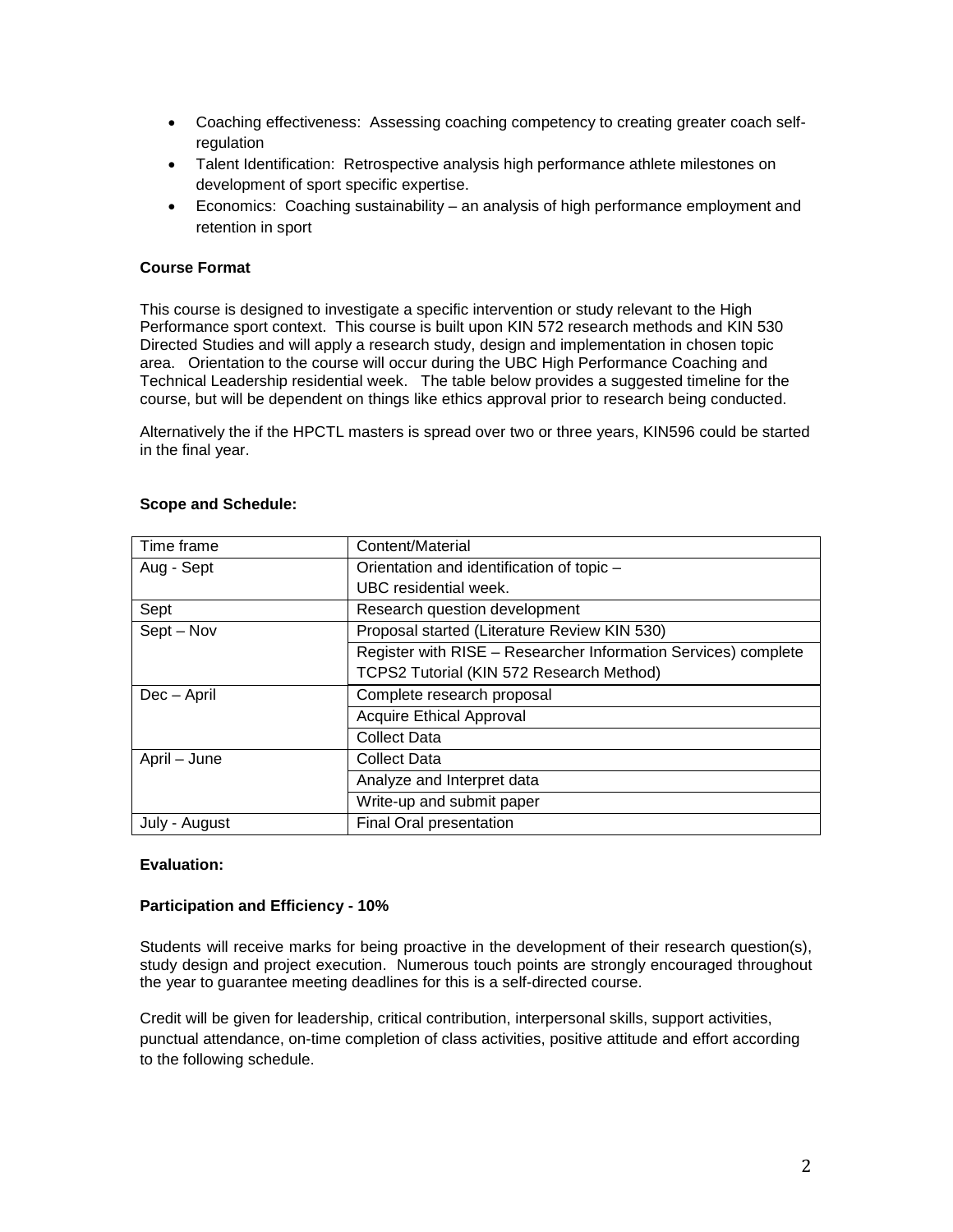### **Proposal - 20%**

You will be required to submit a detailed proposal on your research project [\(http://www.grantfacilitation.ubc.ca/process/write-proposal/\)](http://www.grantfacilitation.ubc.ca/process/write-proposal/). The proposal will be based on information obtained in KIN 530 - Directed studies and KIN 572 Research methods. The purpose of the proposal is to clearly outline the scope and depth of your research project and to initiate human ethics approval. While the proposal is graded, it also will serve as approval for the research project and will require the endorsement of the Kin 596 supervisor (Dr. Maria Gallo). More details on the proposal is available in the assignment description online (course shell). Recommended length: 2000-3000 words, not including title page, table of contents and references.

### **Ethics Approval – 10%**

All research conducted at UBC using human subjects requires ethical approval. You will therefore need ethics approval prior to gathering any data on your research project or formally initiating interventions that can be used in your final submission. Ethics approval requires that:

- 1. Registration with RISe
- 2. Completion of TCPS2 Tutorial (KIN 572 Research Method)
- 3. Identify Principal Investigator and complete research proposal (Faculty of Kinesiology review)
- 4. Create new application
- 5. Submit application
- 6. Achieve approval (Make changes / provisions as required)

Detailed information can be found on UBC Behavioural Research Ethics Board (BREB) Tip sheet [https://ethics.research.ubc.ca/sites/ore.ubc.ca/files/documents/BREB\\_Tip\\_Sheet.pdf.](https://ethics.research.ubc.ca/sites/ore.ubc.ca/files/documents/BREB_Tip_Sheet.pdf) More details on the ethics approval is available in the assignment description online (course shell).

\*If ethics approval is not required due to the nature of the project, then the 10% will be added to the research project paper and presentation (5% to each).

#### **Research Project Paper - 30% due 2 wks prior to presentation date**

The research project is the culminating report on the specific research that was conducted and should include:

- 1. Title page
- 2. Abstract (approximately 200 words)
- 3. Table of Contents
- 4. Introduction (purpose/objectives)
- 5. Methods
- 6. Results
- 7. Discussion and Limitations
- 8. Conclusion and Implications
- 9. References (APA format): minimum 15 references
- 10. Appendices (figures, tables)

The submission of the paper will complete the research project and form the major component of the academic integrity in the High Performance Coaching and Technical Leadership masters. While not a requirement, you may wish to seek publication of the paper upon completion of the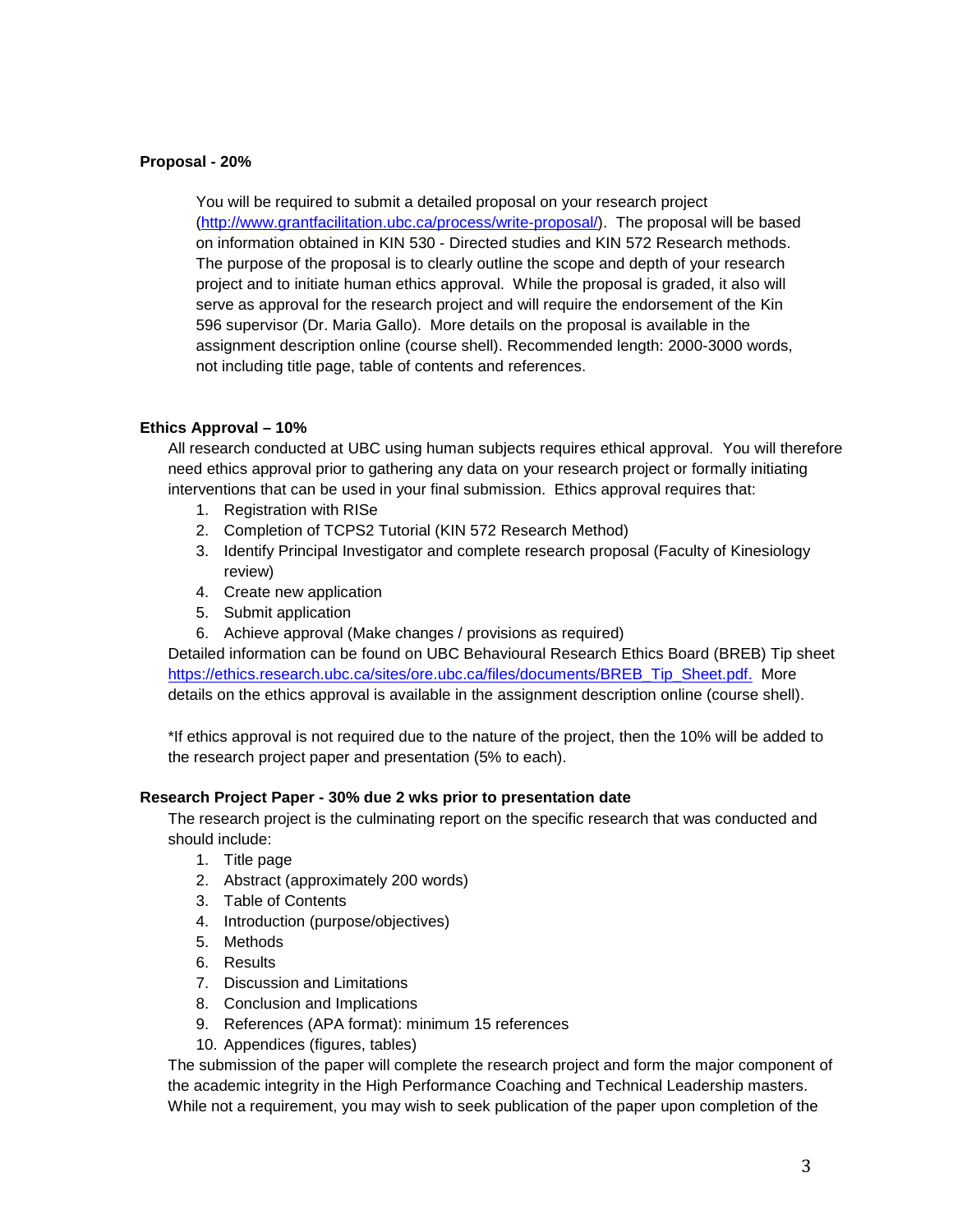course. Recommended length: minimum 5000 words, excluding title page, table of contents and references.

## **Oral Presentation of Project - 30%**

The oral presentation is the culmination of the High Performance Coaching and Technical Leadership program. The purpose of the presentation is to have you synthesize both the scope and breadth of professional, interpersonal and intrapersonal knowledge derived throughout the whole program. The formal presentation can be divided into two parts: one for your project and one serving as a capstone for your program. For the latter, you will highlight from the two thematic areas:

1. Performance Planning and Gap Analysis or

2. Training and Competition Readiness

AND

- 1. Coaching Effectiveness or
- 2. Coaching Leadership

Work with your program supervisor to identify:

- A panel with expertise in a thematic area.
- The structure of your presentation and topic areas to be cover

Ultimately the presentation should provide the following:

- 1. Description of project (intro, methods), findings (results) and discussion (application) Part 1
- 2. An indication of the change / strategy that was realized in the thematic area; and
- 3. Evidence for how the change / strategy was implemented, monitored or assessed (using examples from portfolio, assignments or projects throughout the masters program); and
- 4. Demonstration of how the change / strategy was integrated their coaching or technical leadership practices – Part 2

The format of the presentation will require the student to make a 45-60 minute presentation followed by a 30-45 minute moderated discussion (questions and comments). Presentation will be done online through collaborate or face to face where possible.

Grading of paper will be discussed with student at the end of the presentation, and minor to major revisions may be required for grade submission.

### **Grade Scheme**

Grades will be assigned based on the following grading scheme. In all cases marks will be rounded to the nearest percent. For master's students registered in the Faculty of Graduate and Postdoctoral Studies, Fail (F) for individual courses is defined as below 60%:

| Percentage (%) | <b>Letter Grade</b> |
|----------------|---------------------|
| 90-100         | A+                  |
| 85-89          | Α                   |
| 80-84          | А-                  |
| 76-79          | B+                  |
| 72-75          | В                   |
| 68-71          | B-                  |
| 64-67          | $C+$                |
| 60-63          | C                   |
| $0 - 59$       | F (Fail)            |